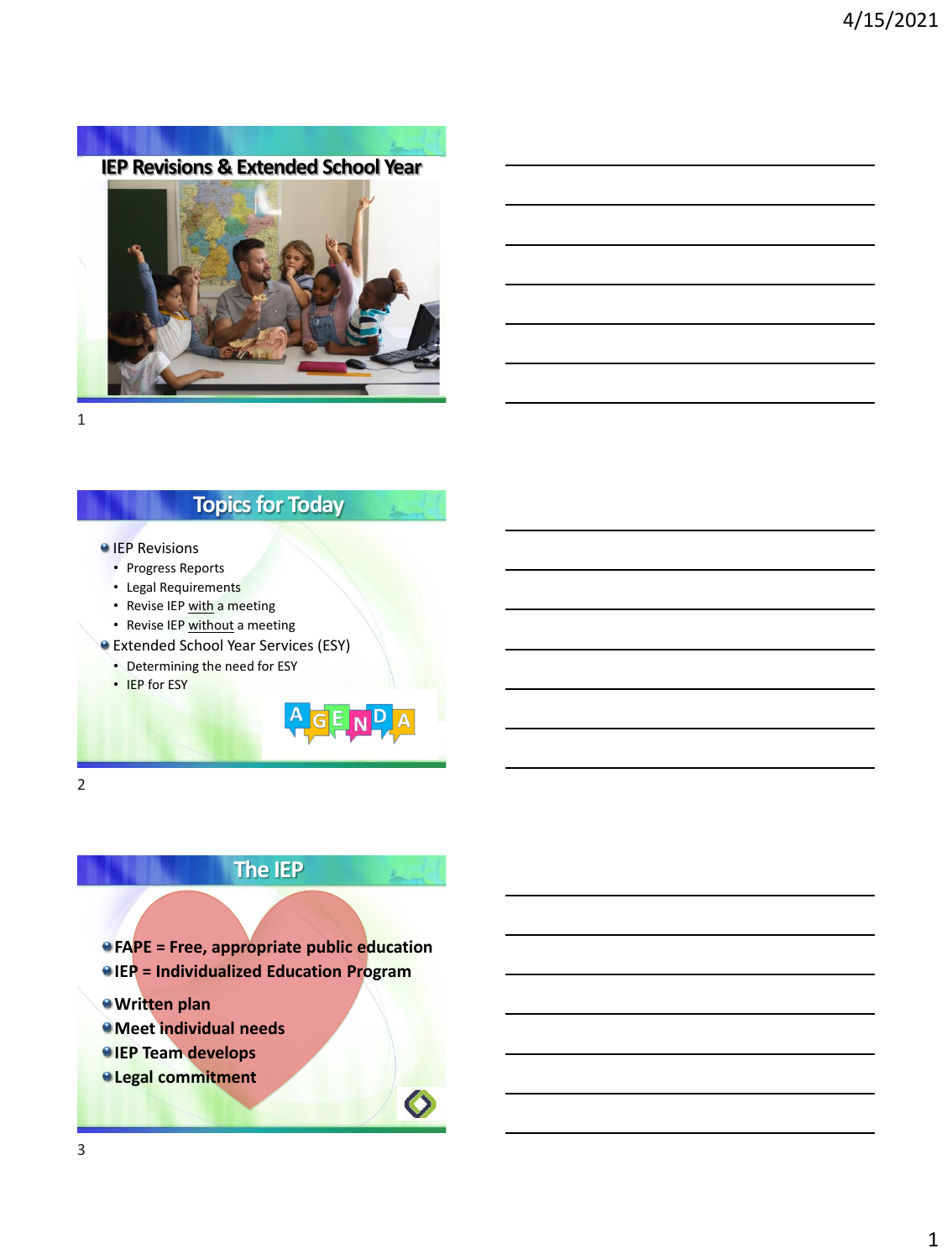

4

### **Periodic Progress Reports**

- Parents get Reports on **each** Annual Goal
- At least as often as gen. ed. Reports

| Form I-6 | <b>INTERIM REVIEW OF IEP GOALS</b><br>Form 14 (Rev. 05/2018) |                                                                                                                                            |                                                                                                                    |                                                                                                          |                                                                               | Page_of_                      |
|----------|--------------------------------------------------------------|--------------------------------------------------------------------------------------------------------------------------------------------|--------------------------------------------------------------------------------------------------------------------|----------------------------------------------------------------------------------------------------------|-------------------------------------------------------------------------------|-------------------------------|
|          |                                                              |                                                                                                                                            |                                                                                                                    | <b>SCHOOL DISTRICT</b>                                                                                   |                                                                               |                               |
|          | Name of Student                                              |                                                                                                                                            |                                                                                                                    | <b>WISEid</b>                                                                                            | LEA's Student ID                                                              |                               |
|          |                                                              |                                                                                                                                            |                                                                                                                    |                                                                                                          |                                                                               |                               |
|          | Date of<br>pecienc                                           | Annual goal,<br>including baseline<br>and level of<br>stainment<br>Include<br>benchmark or<br>short-term<br>objectives, if<br>appropriate. | Student's current<br>progress (include data).<br>Ensure the data matches<br>the measurement in the<br>annual goal. | Is student making<br>sufficient<br>progress to meet<br>the annual goal<br>during the term<br>of the IEP? | How will the IEP be revised to<br>address any lack of sufficient<br>progress? | Date shared<br>with parent(s) |
|          |                                                              | Goal $\alpha$                                                                                                                              |                                                                                                                    | $\Box$ Yes<br>$\Box$ No                                                                                  | $\Box$ NA                                                                     |                               |
|          |                                                              | Goal $\theta$                                                                                                                              |                                                                                                                    |                                                                                                          |                                                                               |                               |
|          |                                                              |                                                                                                                                            |                                                                                                                    | $\Box$ Yes<br>$\Box$ No                                                                                  |                                                                               |                               |
|          |                                                              |                                                                                                                                            |                                                                                                                    |                                                                                                          | $\Box$ N.A.                                                                   |                               |

|                          |  | ____  |
|--------------------------|--|-------|
|                          |  | _____ |
| $\overline{\phantom{a}}$ |  |       |
|                          |  |       |
|                          |  |       |
|                          |  |       |

5



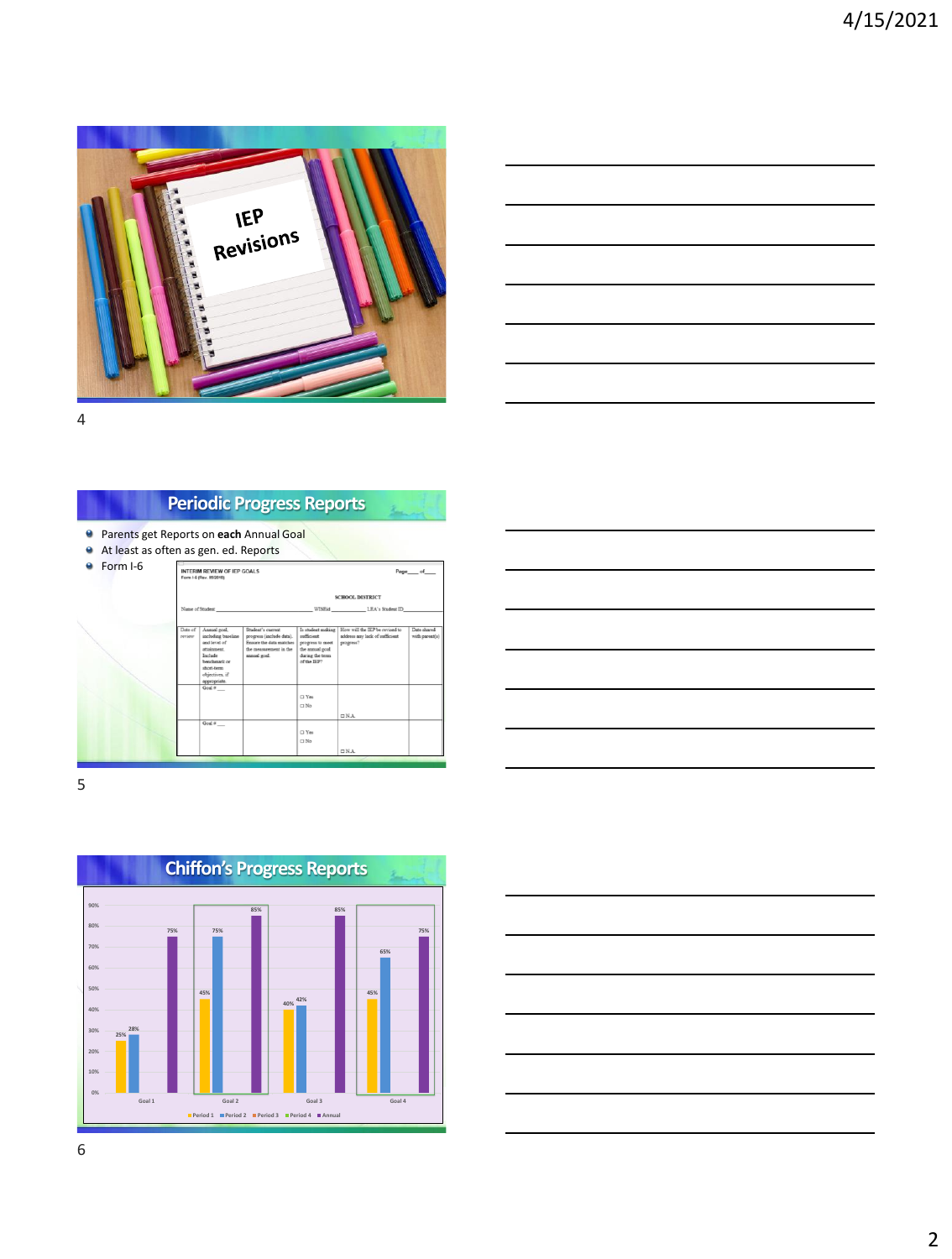### **Concerned the IEP Isn't Working?**

- If progress seems slower than expected:
	- 1. Consider how long the IEP has been in place?
	- 2. Parents may ask the teacher:
		- Are all services being implemented regularly as written?
		- Are all teachers & related services staff following the IEP?
		- Does my child understand & use the accommodations?
		- Can I see samples of my child's work?<br>• Do you have ideas for us to support the
		- Do you have ideas for us to support the IEP at home?
- Keep a Communication Log
- **Ask for an IEP Revision meeting**



7

### **IDEA Requirements**

- IDEA §300.324 and WI Chapter 115.787(4)
- **IEP revisions –at least annually to address:** 
	- 1. Lack of progress
	- 2. Goals already met
	- 3. New evaluations or reevaluations.
	- 4. Information from parents or teachers
	- 5. Child's anticipated needs
	- 6. Other matters
- **Parents or school can request anytime**



8

#### **IEP Revisions**

- **•** Request meetings in writing
- Notice of IEP meeting (Form I-1)
- New cover page (Form I-3)
- Changes to IEP (Form I-4)
	- Updated Annual Goals
	- Program Summary
	- Frequency, location, duration
	- IEP date stays the same
- **Get copy of revised IEP**



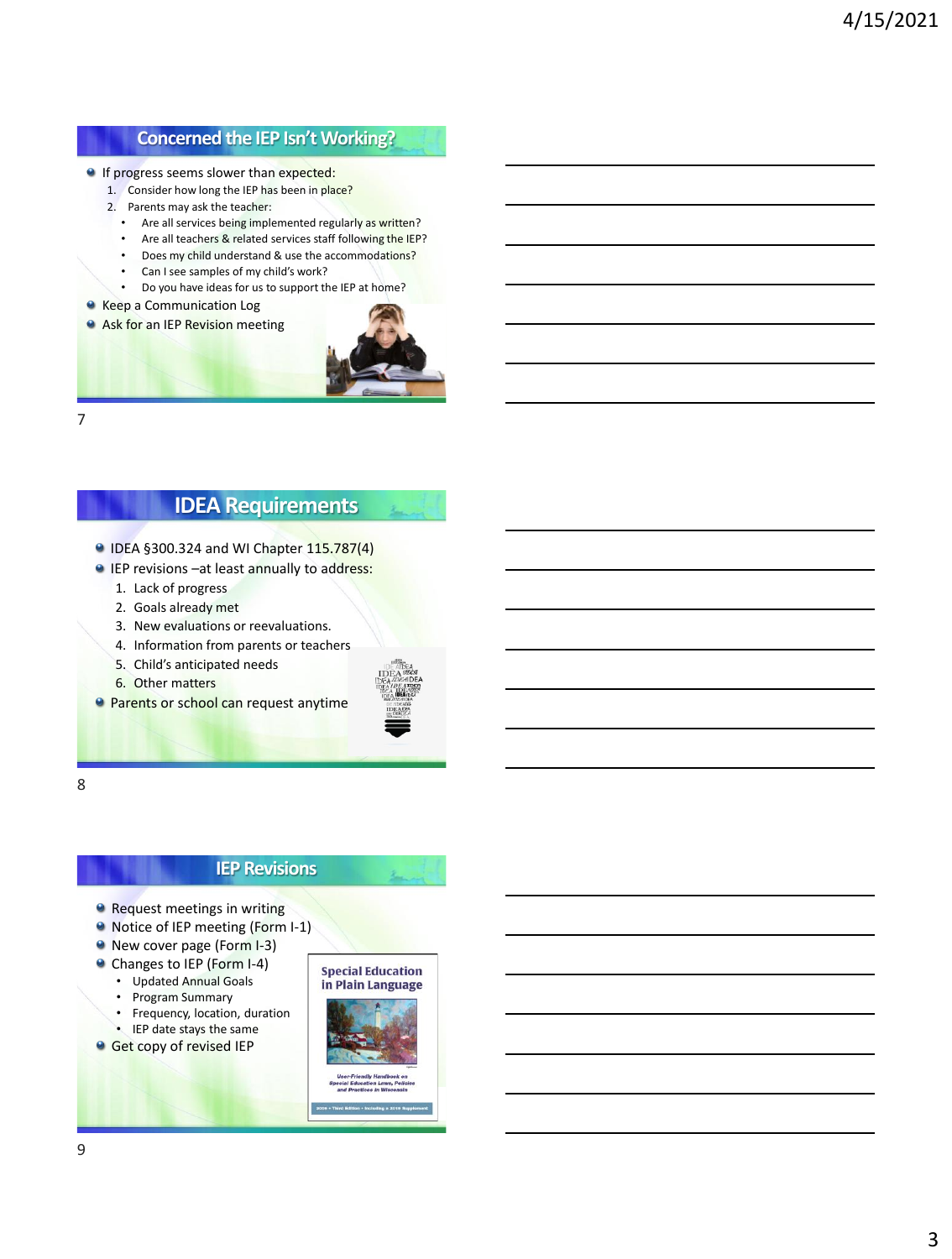### **IEP Revision Without a Meeting**

- **Parents & school must both agree (Form I-10)**
- Must develop **written document** with changes **Parents get NOTICE OF CHANGES TO IEP**<br>WITHOUT AN IEP TEAM MEETING a copy of **SCHOOL DISTRICT** revised IEP **O** Team must be informed you and  $\frac{1}{\sqrt{2}}$  $\overline{\phantom{a}}$  which then if any, rel

10



11

## **ESY Services**

- **It is NOT** "regular" summer school
- ESY is *Special education & related services provided beyond the regular school year*
- **O** Decided on individual child basis
- No cost to parents
- School district may not:
	- Limit by disability category
	- Unilaterally limit type, frequency, duration

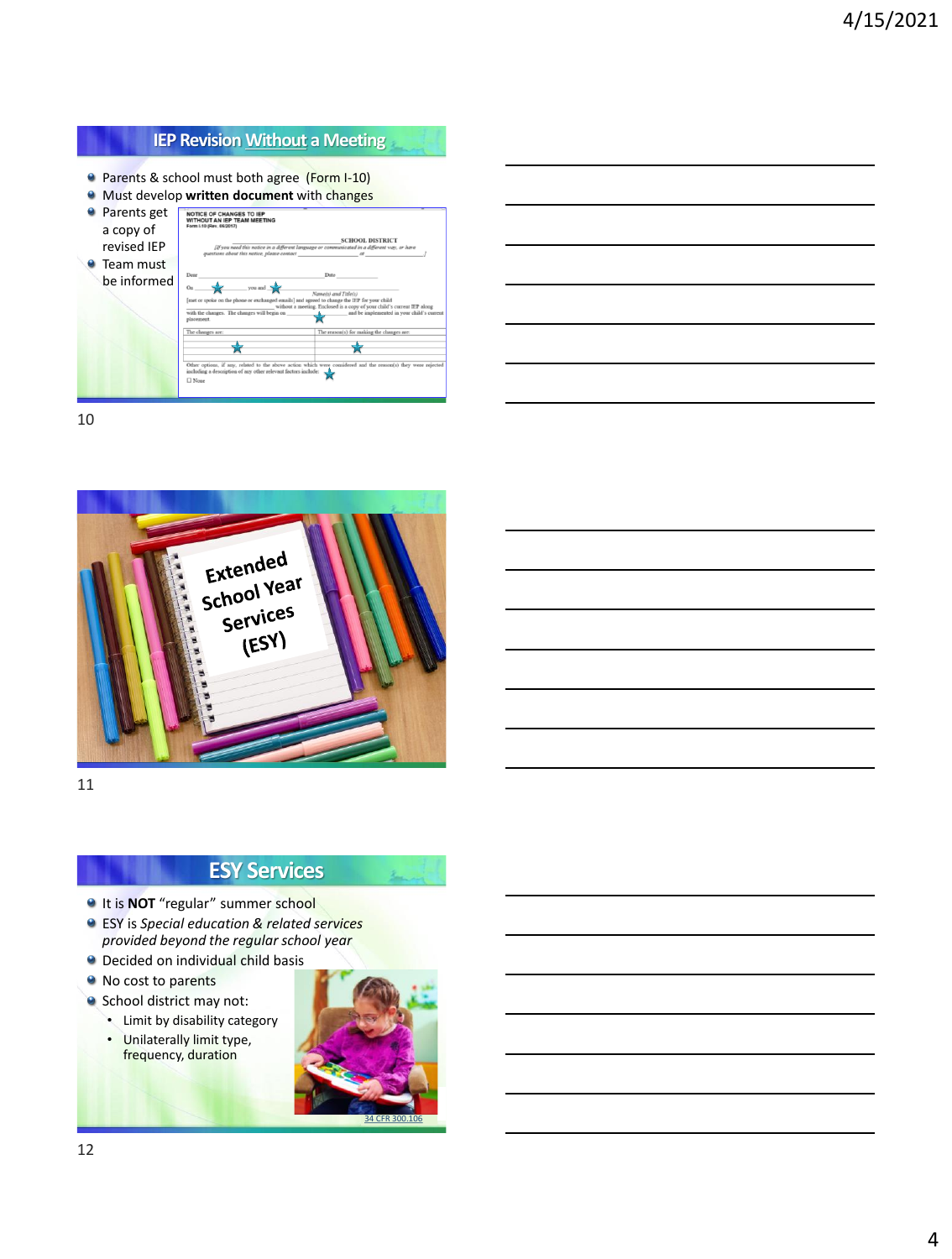## **Is ESY Needed?**

- Skill regression & recoupment; multi-factored determination; predictive data
- Will gains made during school year be threatened?
- **•** Factors to consider:
	- Extent of skills that may be lost (Regression)
	- Time needed to relearn skills (Recoupment)
	- Extent of the disability • If parents can help
	-
	- How fast the child learns
	- New skill being introduced • Behavior & physical needs
	- Emerging skills



 $\mathbf{L}_{\text{max}}$ 

13

## **ESY Goals and Services**

- **ESY Form I-11**
- **O** Disability-related needs
- Goals
- **Services:** 
	- Supp. aids & services
	- Spec. ed/spec.-designed instruction
	- Related Services
	- Supports for school personnel
- **Frequency, amount, location, duration**

14